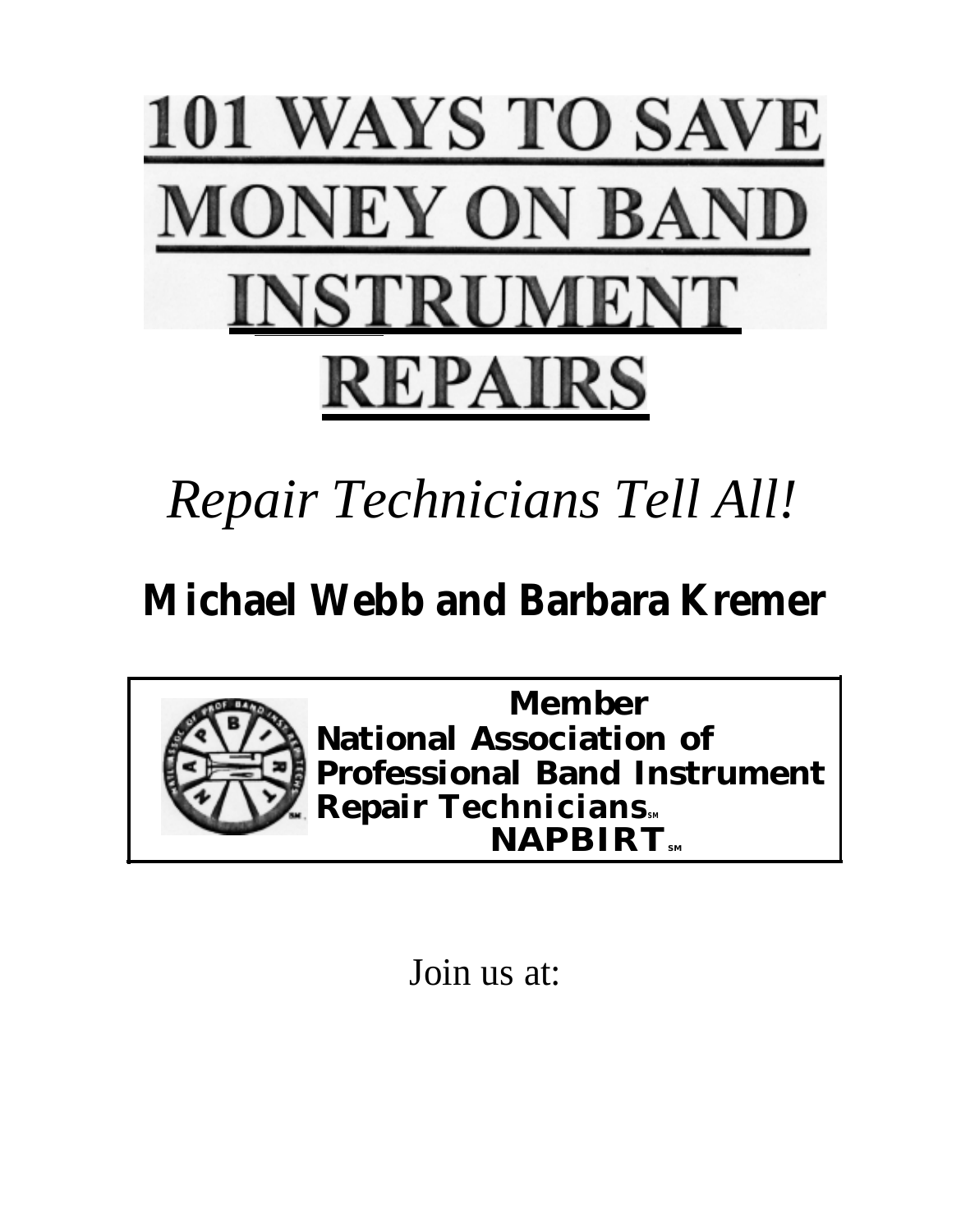## GENERAL INFORMATION

#### WHY WE'RE DOING THIS

After several years of seeing the same kinds of (preventable) problems with band instruments, and teachers, students, and players saying "I never knew that!" we decided to find a way to help people avoid as many instrument pitfalls as possible. With all of the problems the player/teacher has in the daily routine, the last thing you need is a mechanical problem. Our goal is to help you avoid as many problems as possible by using preventive maintenance.

#### OUR MISSION

The Instrument Hospital is dedicated to the following: The finest customer service The highest quality repair The longest lasting repair

The lowest prices consistent with high quality work

During our presentations and the preparation of this booklet, our opinions and recommendations are based on these principles.

#### BACKGROUND

Barb and Mike both earned Doctorates from Florida State University in flute performance and trombone performance, respectively. Mike performed for the Walt Disney World Co. and in the Central Florida area, toured with the Duke Ellington Special Orchestra, then taught college in South Georgia. After discovering the fun of instrument repair, and years of apprenticeship, both are now employed by Funk's Music Center. Barb does woodwind repair and is certified in Straubinger flute repair, and Mike is the brass technician and a master clinician for the National Association of Professional Band Instrument Repair Technicians.

#### CAVEATS

We attempt to offer as much hard data as possible when offering advice to friends and customers, but sometimes someone will object to what we say. If you put five technicians in a room you will hear six opinions. We will try to stick to verifiable facts unless otherwise stated.

#### AUDITION YOUR TECHNICIAN

Don't be afraid to see if a repair technician can do what they claim they can do. If you are going to entrust your instruments to a technician, it is obviously in your best interest to make sure that technician can deliver the desired results. If you are in a new situation, ask other teachers and players about local technicians, and give the shop a couple of horns to evaluate their work.

#### RELY ON YOUR TECHNICIANS

You can't have enough tools and parts on hand to adequately keep your instruments in top shape, so stay in touch with your favorite shop and let them help you avoid problems and supply you with emergency supplies. We encourage our customers to visit our shop. If you want to spend some time observing, call us in advance because we **only** have room for one or two extra people in the shop. Also remember that some shops do not like visitors.

#### MAINTENANCE AGREEMENTS

Encourage your students and parents to get maintenance and repair with their rent-to-own instruments. The additional two or three dollars a month is money well spent when an instrument is dropped or a slide is crushed. Here is an example: if maintenance is three dollars a month for thirty months on a trombone rental, the total cost is ninety dollars. Our customer had a trombone slide bent in half, (no maintenance) and the replacement cost was \$160.00. Parents often object to the additional cost of maintenance, but you can help by using this kind of example to encourage them. You can also remind the parents that even if their child does a good job of taking care of their instrument, most of the rest of the kids in the band room are fifth grade knuckleheads!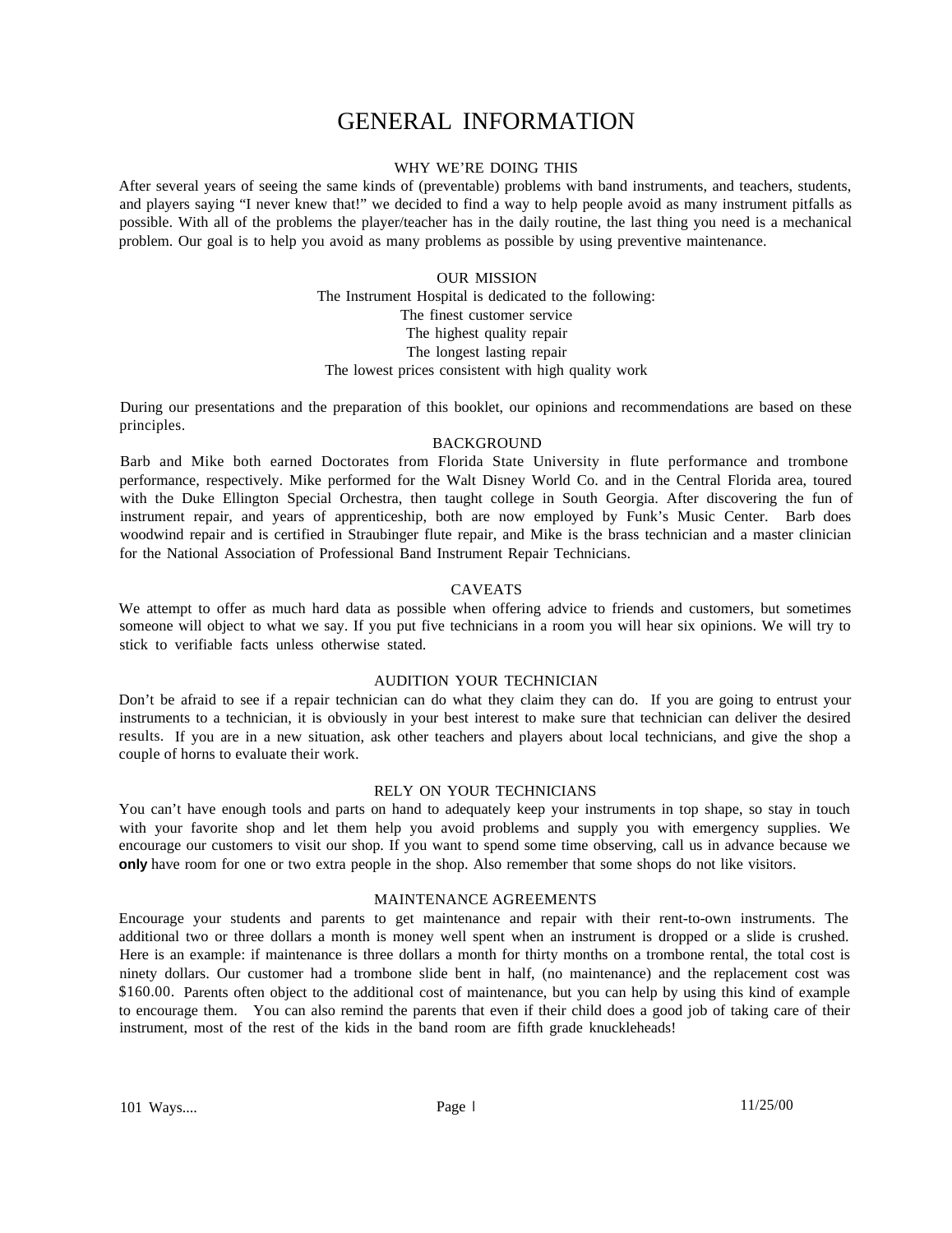#### LOANER INSTRUMENTS

Try to avoid on site repairs by a store rep because (except for water key corks) these repairs usually are not very good or do not last. Try to acquire a few of your own loaner horns if possible. If a school has its own loaner instruments, we usually keep them in playing condition without charge. Also, if you have loaners, you can always have instruments in the shop without taking instruments away from the students.

#### SACRED COWS DON'T ALWAYS MAKE THE BEST BAR-B-QUE

Under most circumstances, we advise people to purchase the newest instruments possible. There are exceptions to this advice, especially concerning older professional instruments. The newest computer technology and manufacturing techniques are producing amazing instruments, both in quality and consistency. Remember that a 1960 instrument was built using the same technology that built the 1960 automobile. This is fine for a collector, but I would not want to drive a thousand miles in my first car! While on the subject of older instruments, use caution when overhauling instruments or buying overhauls. Brass instruments corrode from the inside out. The older metal can be brittle and the overhaul process can thin the metal to the point of cracking. Technicians that rebuild and relacquer instruments can do beautiful work, but make sure the instrument is worth the money to overhaul.

#### CRYOGENIC TREATMENT

Cryogenic treatment for metal instruments is a process by which the instrument is exposed to a temperature of minus 320 degrees F for several hours. The gradual lowering and raising of temperature relieves stress and tension in the metal and improves the instrument's response and resonance. The process is only useful for advanced players with high quality instruments. The cost starts at about one hundred dollars for trumpets. While I have no scientific study to cite to quantify the results of cryogenics, the process improved my trombone, and I have played other instruments before and after the treatment and the improvement was noticeable. The process will not damage instruments.

#### MARCHING WITH PROFESSIONAL INSTRUMENTS

When your students purchase step-up or professional instruments encourage them to keep their beginner horns for marching band. Marching band is where more instruments get damaged, and while we can repair damaged instruments, we can't make them look like new again. F-attachment trombones are especially susceptible to damage because of a structural weak spot in the tubing by the rotor. Energetic horn motions will bend the tubing and the rotor casing. Finally, if there is an accident and a horn gets mangled, better the student model than the pro line horn.

#### OTHER GENERAL INFORMATION

Don't use super glue on solder joints. It doesn't work and it costs more to repair when we have to clean it off. Use mouthpiece pullers (only!) for stuck mouthpieces. We always pull mouthpieces for free, so don't let dad use the pliers.

Don't let kids put music on the horn in the case. I know you know, but I had to say it.

I always replace water key corks without charge.

Encourage your students not to use dent bags. There are better options that protect and look cool.

Remember to tell students and parents to get to the repair shop in May, June, or July. If you wait until August or later, the wait can be three weeks or more. One of our friends has a six week wait in the fall!

### **BRASS STUFF**

#### OIL VALVES EVERY DAY BEFORE YOU PLAY (ALSO TROMBONE SLIDES WHEN USING SLIDE OIL)

New metals and manufacturing techniques mean better instruments, but they need to be oiled every day to function well and prevent corrosion. Some older instruments might not need oil every day but the new ones will not tolerate lack of lubrication. The type of metal used in each instrument, indoor or outdoor use, climate, and amount of use dictates the frequency of lubrication. The amount of oil needed is determined by the size of the instrument, so feed the larger horns more oil. French horn rotors need to be oiled in three places - the front bearing, the back bearing, and in the slide tubes. Some French horn builders recommend oiling new rotors once an hour while practicing for the first month of use.

101 Ways.... Page 2 11/25/00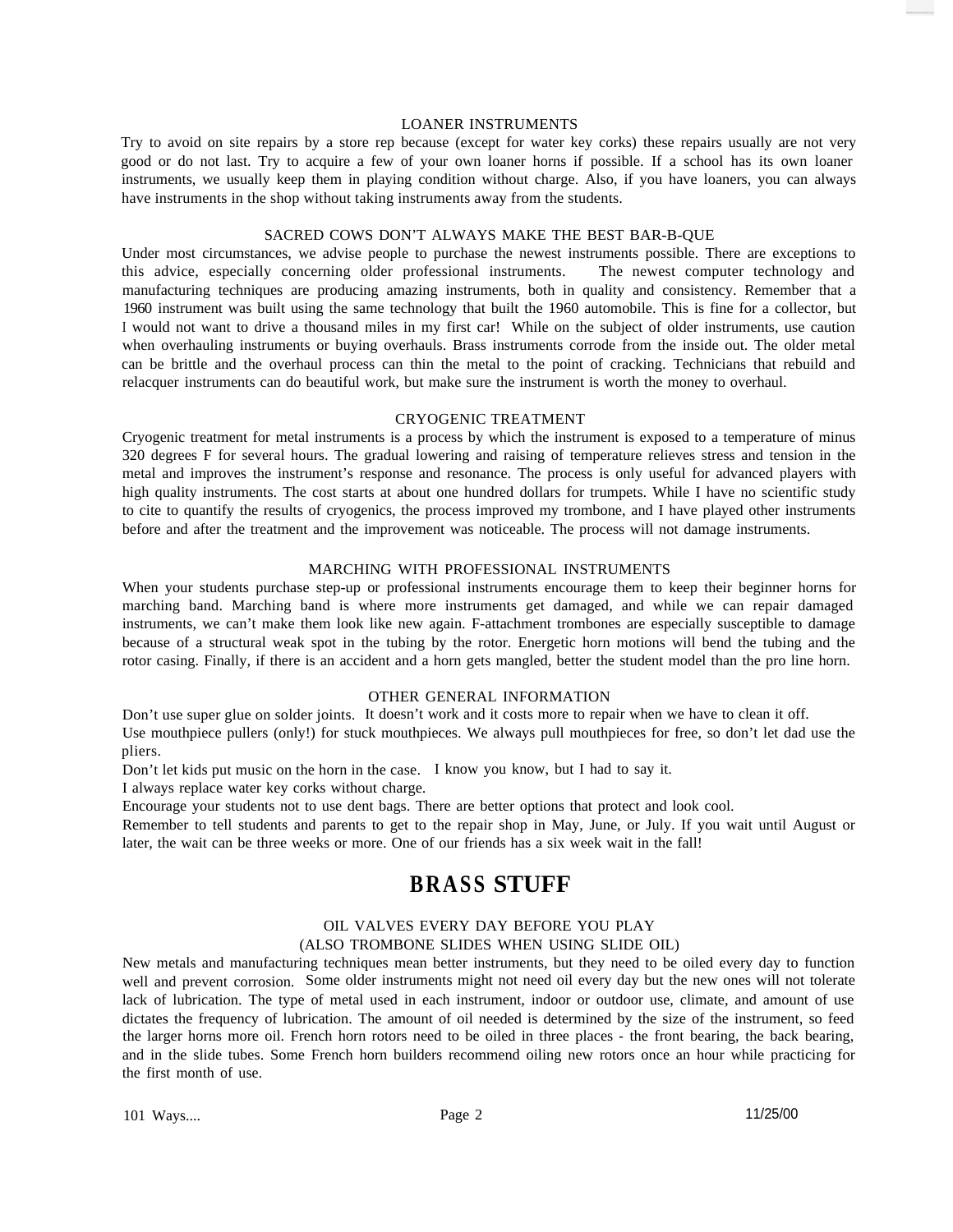I do not have a preference in valve oils. Professional players like different oils, and specific oils with specific instruments. I do know that you can't mix some petroleum oils and some synthetic oils or you get a thick mess. I also tend to like the oil that is in the horn rather than in the bottle.

#### GREASE TUNING SLIDES ABOUT ONCE EVERY TWO WEEKS

My preference is petroleum based lubricant, rather than lanolin or wax based. As with valve oil, remember that the big horns like lots of lube.

#### STORING VALVED INSTRUMENTS

When you store valved instruments for long periods, like during the summer or marching season; put a heavier oil on the valves to prevent corrosion and sticking. I like 3 in 1 oil, sewing machine oil, or gun oil. While valve oil will evaporate quickly, the thicker oils will stay in the instrument for a long period of time and protect them. Normally you need only apply valve oil after storage and you are ready to play, but it might be necessary to wipe off the thicker oil in some instances.

#### DEZlNClFlCATlON

#### (RED ROT)

Brass is an alloy of copper and zinc in varying percentages. The zinc will oxidize out of the alloy before the copper, leaving a pink, brittle area, which is the copper remnant known as red rot. You can see red rot on brass instruments as small pink spots on lacquered surfaces, or as bumps on silver or nickel plated surfaces. Lead pipes, trombone slides, and trumpet tuning slides are the most likely places to find these spots. Once the dezincification has started, the parts will become brittle and porous and have to be replaced, presenting expensive problems if the horn is so old that parts are not available and must be custom made. The buffing and thinning of the metal during the overhaul process accelerates the demise of many older instruments because of the red rot already in the horn. Fortunately, red rot can be prevented by washing the instrument. I recommend washing about once a month, more often for marching instruments. Another benefit of clean instruments is that they are cheaper to repair than dirty, corroded ones. Instrument manufacturers are also helping by making corrosion resistant lead pipes with a higher copper content. Look at newer student model trumpets and you will see the dark red color of the metal.

#### TRY TO GET SILVER FINISHES ON LOW BRASS INSTRUMENTS

For school instruments a silver finish will last longer and take repair better than lacquered brass. It is cheaper to disassemble silver instruments because the silver doesn't bum like lacquer during the soldering process. The initial cost for silver is higher, but the repair costs over ten to twenty years will be much less.

#### A CELLO STRING MAKES A GOOD FRENCH HORN LEADPIPE CLEANER

Most of the cleaning problems in French Horns occur in the leadpipe, so using a swab to clean the leadpipe and tuning slide will help prevent dezincification in these areas. One quick and easy way to make a swab is to get a cello "A" string and remove the little brass ball from the loop. Put a 2" X 2" piece of cloth or paper towel in the loop and pull the whole assembly through the pipe from the tuning slide through the receiver. When in doubt, use a smaller rather than a larger piece of cloth. Do this once a week and the horn will play better and last longer. If cellos in your school start loosing strings I disavow this method.

#### FRENCH HORN FINGER HOOKS AND HAND RESTS

If you have French horn player that experiences pain in the left hand and arm, it might be necessary to move the finger hook to fit the player. If the finger hook is in the right place, the hand moves easier and things like carpal tunnel syndrome and tendonitis are less likely to happen. Women with smaller hands are the most likely to have this problem. Another attachment that helps free the finger movement is the hand rest. This rest is soldered on the horn above the index finger knuckle and puts the weight of the horn on top of the hand instead of on the smallest finger. As with the moving the hook, the hand rest is a quick, easy way take care of left hand pain and fatigue.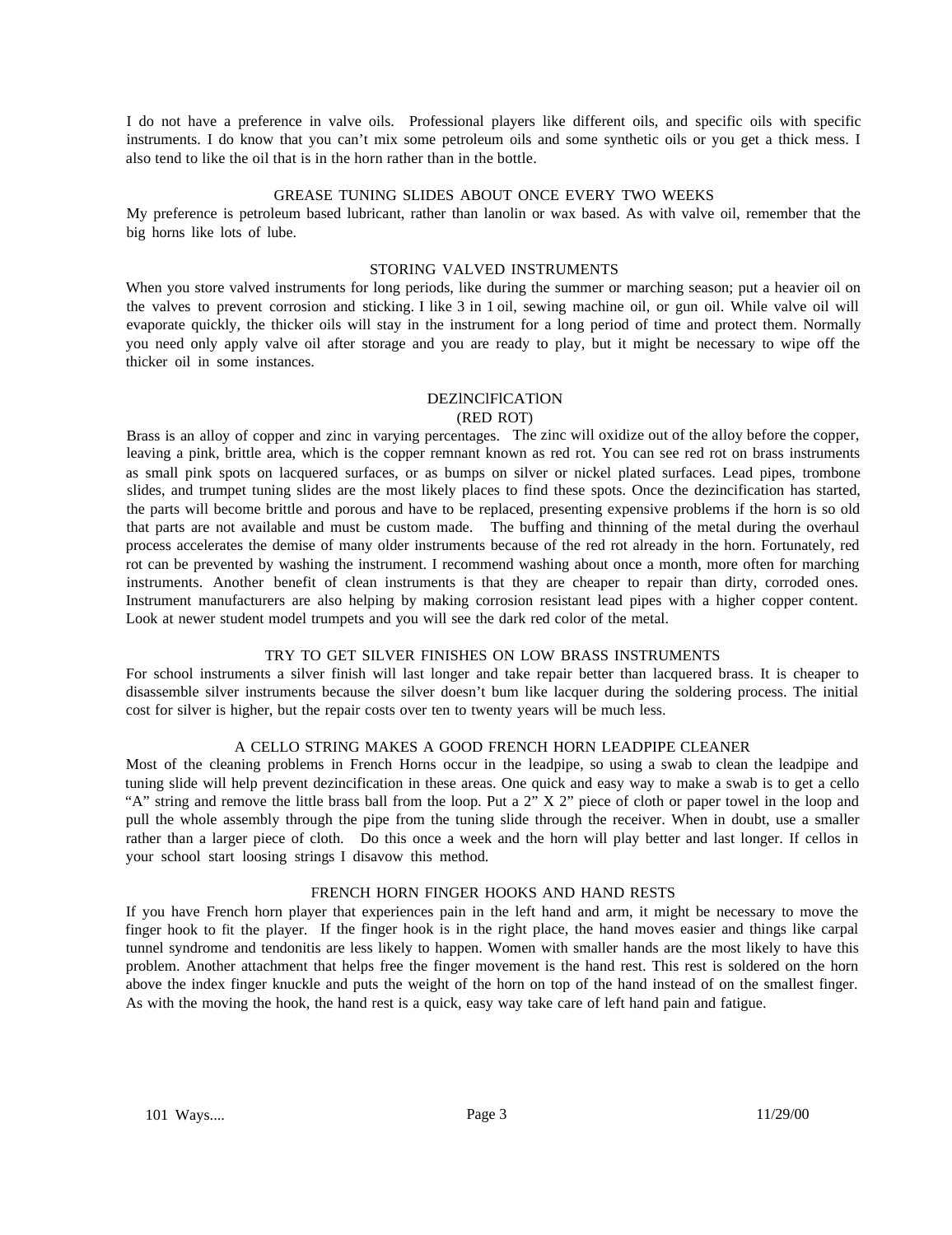#### FRENCH HORN ROTORS

If you need to retie rotor strings, you can figure out the pattern by looking at another valve. If you have never done this, take a working horn and untie and retie a rotor several times until you get the hang of it. Do not bend the levers to make them level with each other, use the lever string adjustment to level the rotors. Too much bending will break the levers. Two other things to remember are: bum the end of the string to make it easier to thread through the hole, and don't overtighten the string or the valve will drag. It's a horn, not a guitar!

#### YAMAHA VALVE GUIDES

Sometimes younger players can loosen the stems on Yamaha low brass instruments, causing the valve guide to slide to the wrong place. The players also break the plastic guides when they try to use their fist to get the valve back in place. I have included an assembly diagram at the end of this booklet to help sort out the parts puzzle if you have to put the valve back together. I have always liked the plastic valve guide because it is quick and quiet, but kids sometimes have other ideas as to what to do with plastic pieces. As of October 1999, Yamaha has introduced a metal version of this guide, which can be installed with a spot of solder to keep it from moving.

#### OTHER ITEMS

Do the trombone slide test. Unlock the slide and see of the slide will fall by itself. If it will not move without force, send it to the repair shop.

A touch of slide grease on mouthpiece shanks will help keep mouthpieces from sticking. Did I mention oiling the valves every day?

### WOODWIND CONCERNS

#### WOODWINDS NEED A CHECK UP EVERY 12 MONTHS

Woodwind keys bend during normal use (and misuse) and need adjustment about once a year. We recommend taking them to the shop during vacation times so you don't have a crisis the night before the concert.

#### WOODWIND SCREWS

Woodwind screws are an entire subject unto themselves. Some screws back themselves out, some just look like they are coming out, and some won't come out without thermonuclear persuasion. If you have a screw that keeps backing out, show it to your technician. If the screw looks wrong, ask your technician. If you are not sure what the screw does, ask the technician. You have to think backwards and sideways to adjust woodwinds and one screw adjustment on a flute or oboe can wreck the entire system. This is not an effort to discourage do-it-yourselfers, just understand that this is a rather tricky business.

#### FLUTE AND CLARINET ASSEMBLY

When assembling flutes, do not touch the keys, and keep the tubes parallel. Also, use a twisting motion, not a rocking motion. Just touch the collar of the body and the end of the foot joint. One of the first things we do with flute players is ask them to put together their instrument. Whether beginners, high school players, or college level players, most grab the middle of the joints and twist. Using this method will ruin a flute mechanism in just under five seconds.

For clarinets, you must hold the upper ring key down to avoid damaging the bridge key, but don't touch the bottom joint keys. Grabbing the keys and rods on the clarinet will achieve the same results as flute (see above).

**Please note: Our records show that 90% of our first time customers assemble their instruments incorrectly.** The next time you see a group of woodwind player, do your own informal survey.

#### MARCHING BAND PICCOLOS

When choosing marching band piccolos, we recommend using metal body instruments if possible. The screws tend to strip out of the wood and plastic body instruments in the vigorous and exciting world of marching. The stripped screws can be repaired, but the soldered assembly of the metal instrument tends to hold up better in outdoor use.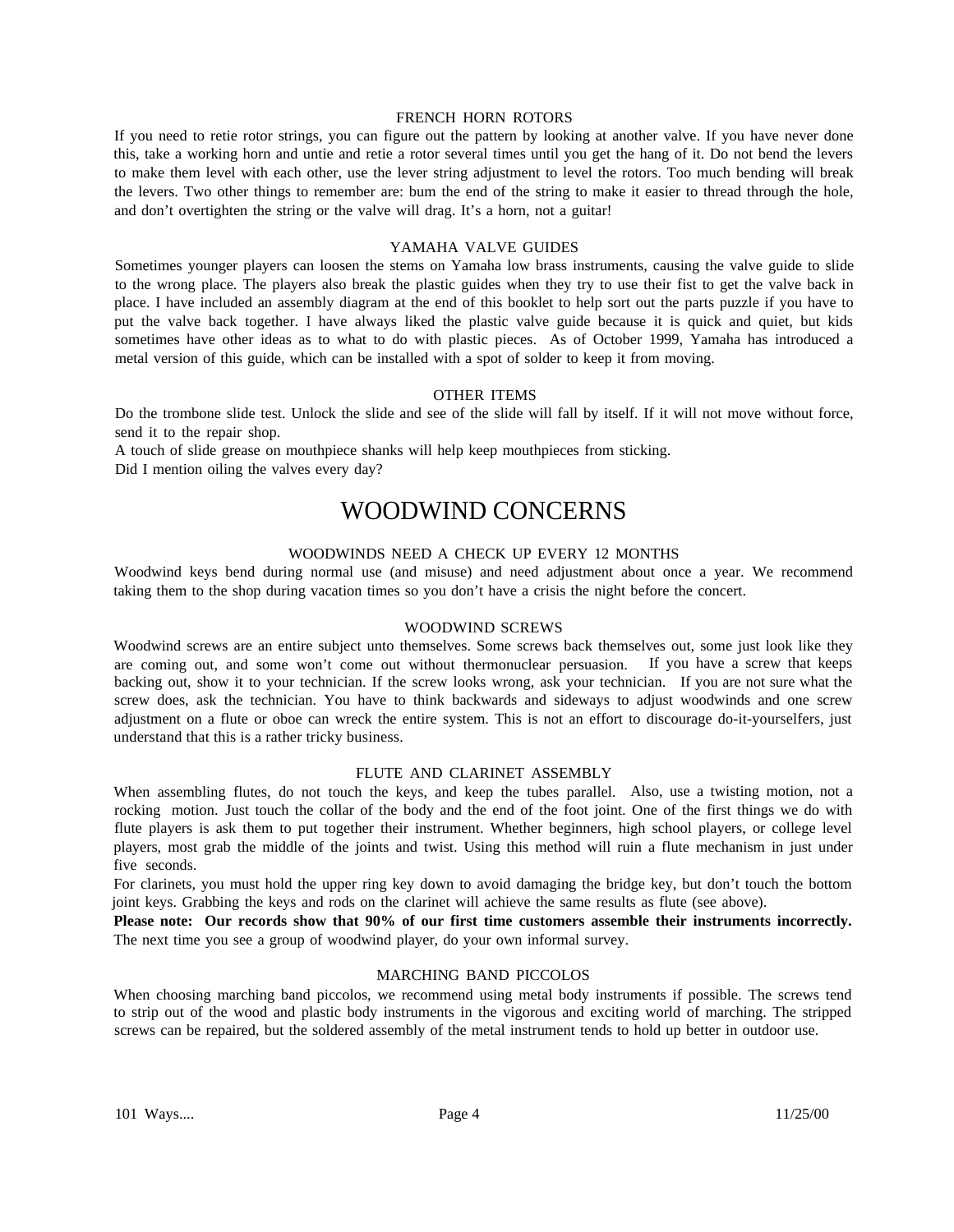#### DO NOT USE SILVER POLISH ON FLUTES

If you get silver polish on flute pads they will be ruined, and polish in the mechanism will lock up the whole works. Use a soft, dry cloth to wipe of the body and tops of the keys. Don't try to get under the keys or rods because you might snag a spring or tear a pad as well as bend the keys or rods.

#### USE CORK GREASE EVERY DAY

When assembling clarinets and oboes, or putting mouthpieces on saxophones, use a little bit of cork grease every day. Cork grease tends to dry out and leave you with dry cork (just waiting to rip). It doesn't take much grease, but you need to use it every day. Also remember to use a twisting motion for woodwind assembly.

#### PAD SAVERS

Pad Savers are products that are designed to be placed in woodwind instruments while they are not being played. Their purpose is to wick moisture away from the pads, extending pad life. The manufacturer of Pad Savers recommends swabbing the instrument after playing then inserting the Pad Saver before putting the instrument in the case. The new Pad Savers have improved wicking action and do not shed fibers into the instrument's action. If you have students who never swab, a Pad Saver is better than nothing.

#### STRAUBINGER PADS FOR FLUTE AND CLARINET

David Straubinger has devised a new system for pad manufacture that results in a firmer, more stable pad that holds its adjustments far better than traditional pads. For upper model flutes, there is a remarkable difference in performance after the Straubinger overhaul and should be seriously considered by advancing flutists. Barb Kremer is a certified Straubinger technician and flutist, so call her for a serious flute talk.

#### SEND THE ENTIRE INSTRUMENT TO THE SHOP

When you send a woodwind to the shop, send all the parts except the reed. If we have to fit the mouthpiece cork we need the mouthpiece, and since we play test every instrument, we need the necks, bells, bocals, etc.

#### SWABBING

Francois KIoc, a Buffet clarinet builder and technician, recommends that you swab new wood clarinets every 15 minutes for the first 6 months. The reason being that a new clarinet is stored in climate controlled conditions before, during, and after manufacture, and then we blow 90 degree, 100 percent humid air into the bore! The shock to the wood is obvious, and it's a wonder there aren't more cracks than there are.

#### UNFOLD WOODWIND SWABS

Special attention should be given to double reed swabs. Make sure that they are **completely** unrolled or unfolded and have no knots in the cloth or the string. When we see a stuck swab in an instrument, it means that someone forgot this first rule of double reed swabbing. (Rule no. 2 is quit pulling if the swab gets stuck. Rule no. 3 is to tell dad about rule no. 2.)

#### OTHER WOODWIND CONCERNS

For flute cleaning swabs, use a thin, absorbent cloth like a cotton handkerchief. When putting the flute in the case, fold the swab and lay it on top of the instrument. You should not have to force the case closed. Forcing the case closed with an oversized swab will bend the keys.

Wash woodwind mouthpieces in warm (not hot) soapy water about once a month. Use the appropriate brush on the inside.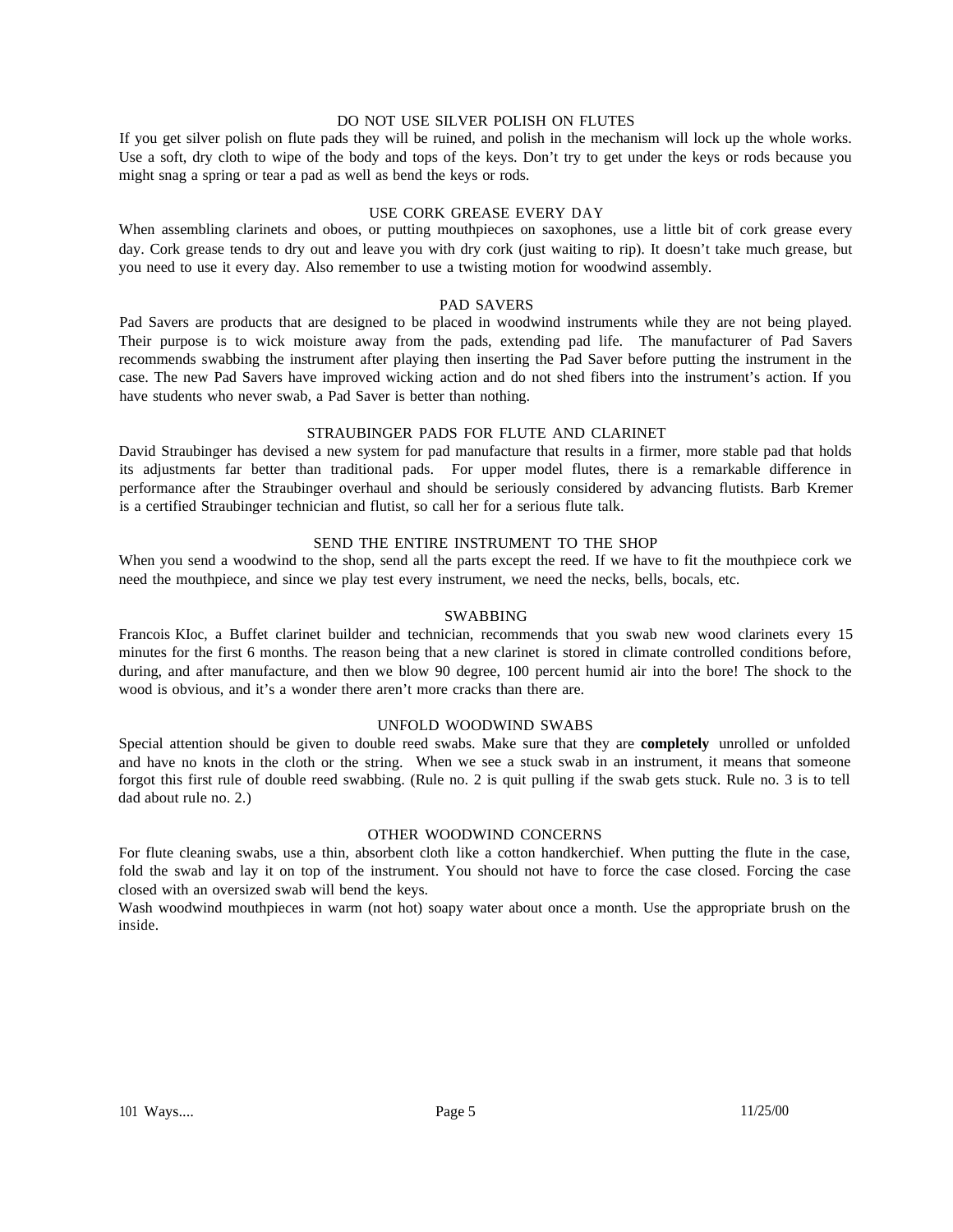#### SOME NOTES ON METALS

| Brass:         | A copper alloy consisting of about 70% copper and 30% zinc, also known as yellow brass.         |
|----------------|-------------------------------------------------------------------------------------------------|
| Red Brass:     | A copper alloy consisting of about 90% copper and 10% zinc, also known as rose brass.           |
| Gold Brass:    | A copper alloy consisting of about 87.5% copper and 12.5% zinc.                                 |
| Nickel Silver: | A copper alloy consisting of about 65% copper, 10-18% nickel, and the remainder zinc.           |
| Monel:         | An alloy consisting of about 67% nickel, 32% copper, and 1% iron. This material                 |
|                | is used in piston valves and allows a more consistent finish, closer tolerances, and eliminates |
|                | plating problems. Contrary to some claims, monel must be oiled every time you play, and when    |
|                | the horn is put in storage.                                                                     |
|                | Sterling Silver: A silver alloy with at least 92.5% silver.                                     |
| Solid Silver:  | A non-specific silver alloy.                                                                    |

#### FINAL NOTES

When in doubt, call us. That's why we're here.

**Dr. Michael Webb - Brass Technician Dr. Barbara Kremer - Woodwind Technician Funk's Music Center 114 S Clairborne (I-35 and Santa Fe [135th St.] ) KS 66062 913.829.8741**